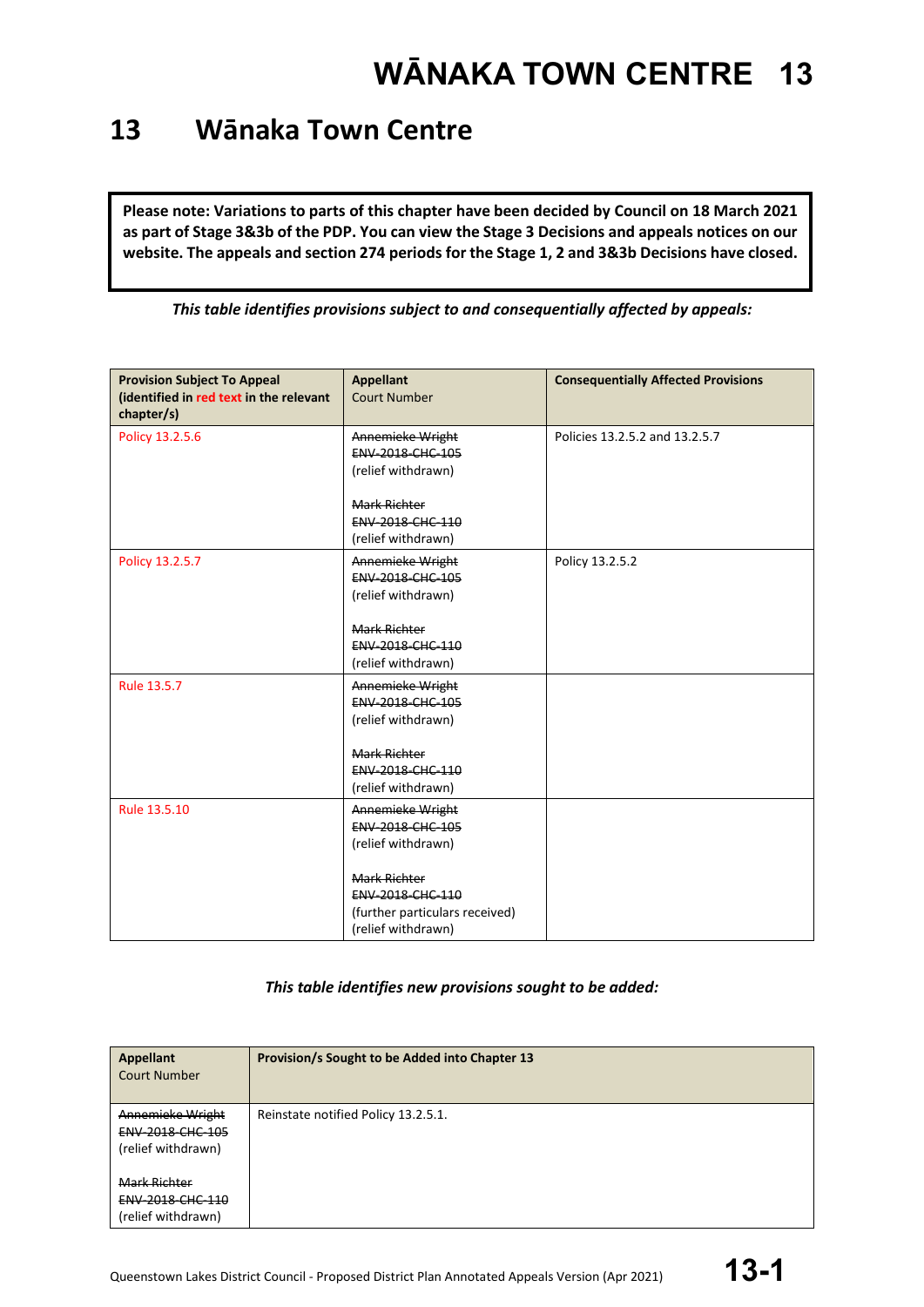| Well Smart<br><b>Investments Group</b><br>ENV-2019-CHC-062    | A suite of district plan provisions including new or stronger objectives and policies that<br>recognise the benefits of commercial visitor accommodation activities and development, and<br>provide for "visitor accommodation" in all zones, especially in the High Density, Medium<br>Density, and Town Centre Zones.                                                                                                                                                                     |
|---------------------------------------------------------------|---------------------------------------------------------------------------------------------------------------------------------------------------------------------------------------------------------------------------------------------------------------------------------------------------------------------------------------------------------------------------------------------------------------------------------------------------------------------------------------------|
| Well<br>Smart<br><b>Investments Group</b><br>ENV-2019-CHC-062 | To enable visitor accommodation activities within the High Density Residential, Medium Density<br>Residential, and Town Centre Zones as a controlled activity or a restricted discretionary activity<br>if site and zone standards are breached. In the event that the High Density Residential Zoning<br>differs from that which was notified through Planning Map 37, the submitter seeks to identify a<br>visitor accommodation subzone over the area that was notified as High Density. |

*Note: the annotations in this chapter reflect the Council's interpretation of the provisions affected by appeals.*

### **13.1 Zone Purpose**

Town centres provide a focus for community life, retail, entertainment, business and services. They provide a vital function for serving the needs of residents, and as key destinations for visitors to our District, and provide a diverse range of visitor accommodation and visitor- related businesses. High visitor flows significantly contribute to the vibrancy and economic viability of the centres.

Wānaka's Town Centre is located in a prime lakeside setting, with spectacular views of the mountains and easy access to the lakeside, walkways and public parks. The centre will serve a growing resident population and visitor numbers, for which it plays a vital role as the focal point for community activities and amenities. It will be large enough to provide a range of retailing, business and entertainment options, but remains compact so as to be accessible on foot. Intensifying residential properties and visitor accommodation will adjoin the fringes of the centre, adding to its vibrancy.

### **13.2 Objectives and Policies**

#### 13.2.1 **Objective – Wānaka town centre remains the principal focus for commercial, administrative, cultural, entertainment and visitor activities in the Upper Clutha area.**

#### **Policies**

- 13.2.1.1 Provide for a diverse range of activities that meet the needs of residents and visitors, and enable the Town Centre to have a broad economic base that maintains its status as the principal centre recognising the existing mixed use character of that area, and making a clear distinction between that transition area and the adjacent residential zone.
- 13.2.1.2 Enable residential activities and visitor accommodation activities above ground floor level whilst acknowledging that there will be a lower level of residential amenity due to the mix of activities and late night nature of the town centre.
- 13.2.1.3 Recognise the important contribution that night time activity makes to the vibrancy and economic prosperity of the town centre by enabling restaurant and bar activities to occur without unduly restrictive noise controls.
- 13.2.2 **Objective – Wānaka is a compact, convenient and attractive town centre that has opportunities for controlled expansion and intensification.**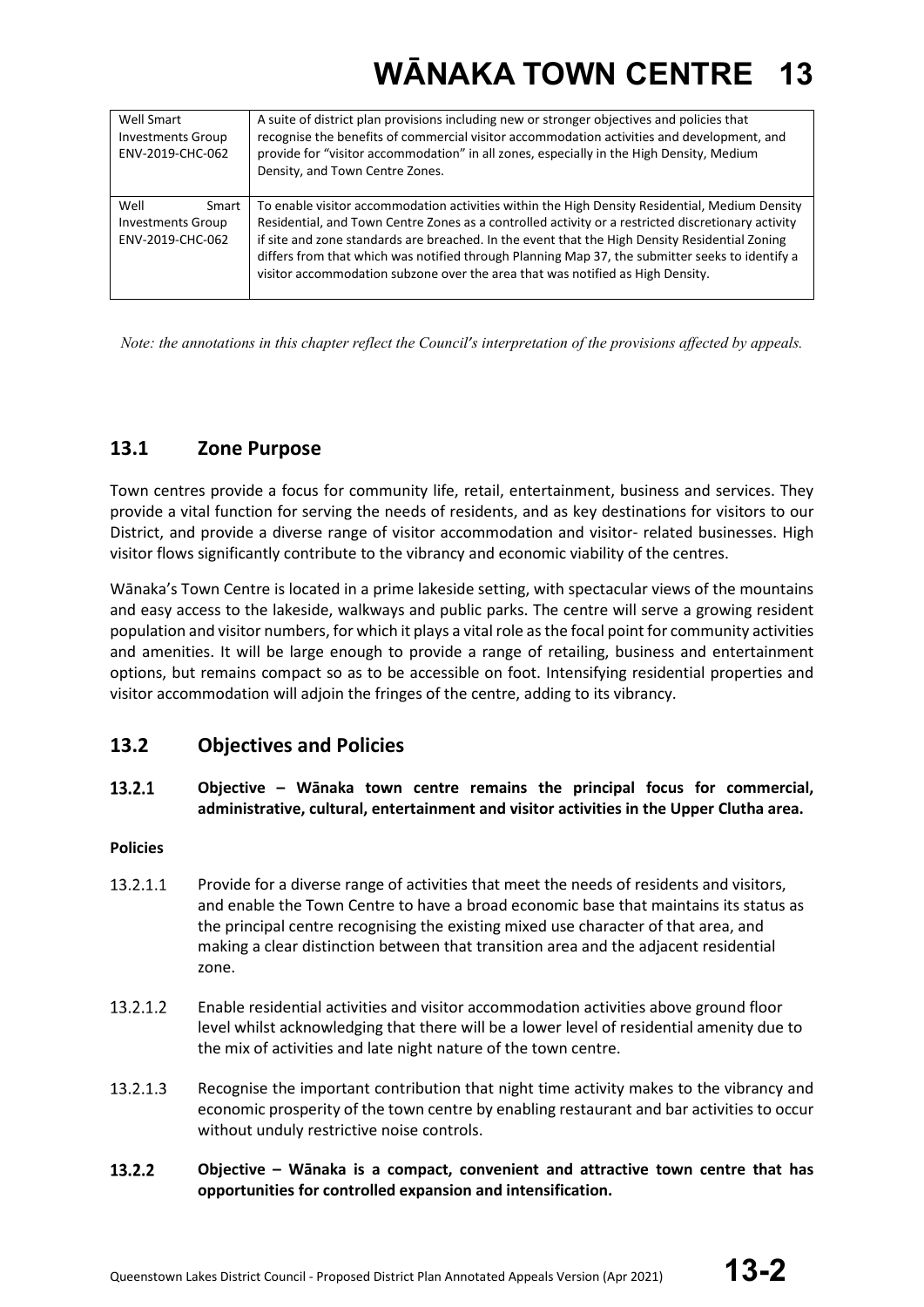#### **Policies**

- 13.2.2.1 Provide for future controlled growth opportunities through the Town Centre Transition Overlay, which enables appropriate town centre activities to establish in a discrete area of residential-zoned land adjoining the Town Centre, recognising the existing mixed use character of that area, and making a clear distinction between that transition area and the adjacent residential zone.
- 13.2.2.2 Discourage outward expansion of town centre activities in areas other than the Town Centre Transition Overlay in order to ensure that the town centre maintains a compact form.
- 13.2.2.3 Enable opportunities for further intensification of development in the town centre by providing more generous building heights in the Wānaka Height Precinct.
- 13.2.2.4 Acknowledge and celebrate our cultural heritage, including incorporating reference to tangata whenua values, in the design of public spaces, where appropriate.
- 13.2.3 **Objective – Wānaka town centre retains a low scale built form that maintains a human scale.**

#### **Policies**

- 13.2.3.1 Ensure that development generally comprises a scale of two to three storeys, with the potential to develop a recessed fourth storey in the Wānaka Height Precinct.
- 13.2.3.2 Provide for consideration of minor height infringements where they help achieve higher quality design outcomes and do not significantly adversely affect amenity values.

#### 13.2.4 **Objective – New development achieves high quality urban design outcomes that respond to the town's built character and sense of place.**

#### **Policies**

- 13.2.4.1 Encourage new developments to be consistent with the design outcomes sought by the Wānaka Town Centre Character Guideline 2011.
- 13.2.4.2 Encourage building design that integrates with public spaces and facilitates the flow of pedestrians through the town centre by providing guidance through the Wānaka Town Centre Character Guideline 2011.
- 13.2.4.3 Control the height, scale, appearance and location of buildings in order to achieve a built form that complements the existing patterns of development and is consistent with the amenity values of the town centre.
- 13.2.4.4 Encourage building appearance that is responsive to and reflects the essential character of the town centre and its unique environmental setting.
- 13.2.4.5 Control the design and appearance of verandas so they integrate well with the buildings they are attached to and complement the overall streetscape, whilst providing appropriate cover for pedestrians.
- 13.2.4.6 Ensure that outdoor storage areas are appropriately located and screened to limit any adverse visual effects and to be consistent with the amenity values of the town centre.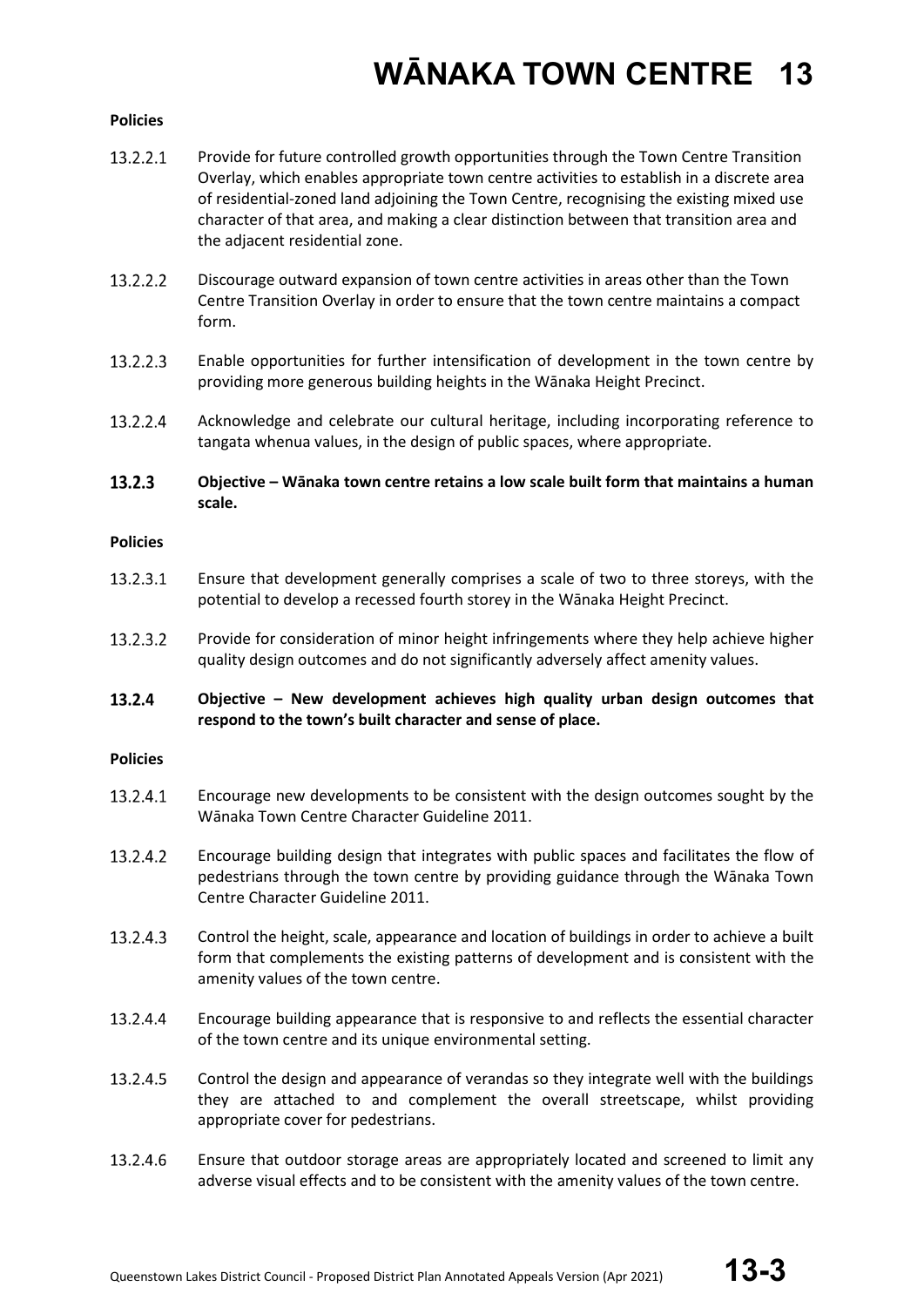13.2.4.7 Require high quality comprehensive developments on large sites which provide primarily for pedestrian links and lanes, open spaces, outdoor dining, and well planned storage and loading/ servicing areas within the development.

#### 13.2.5 **Objective – Appropriate limits are placed on town centre activities to minimise adverse environmental effects received both within and beyond the Town Centre.**

#### **Policies**

- 13.2.5.1 Acknowledge that some activities occurring in vibrant town centres can generate higher noise emissions by providing a higher noise limit in the Lower Ardmore Entertainment Precinct.
- 13.2.5.2 Locate the Lower Ardmore Entertainment Precinct so as to minimise the impacts of the higher noise limit on properties in the Residential Zones near the Town Centre.
- 13.2.5.3 Ensure that the location and direction of lights in the Town Centre does not cause significant glare to other properties, roads, and public places and promote lighting design that mitigates adverse effects on views of the night sky.
- 13.2.5.4 Acknowledge that parts of the Wānaka Town Centre are susceptible to flood risk and require appropriate measures to limit the impact of flooding or ponding in areas of known risk.
- 13.2.5.5 Avoid the establishment of activities that are not consistent with the amenity values of the Town Centre, cause inappropriate environmental effects, and are more appropriately located in other zones.
- 13.2.5.6 Minimise conflicts between the Town Centre and the adjacent residential zone by avoiding high levels of night time noise being generated on the periphery of the Town Centre.

| Policy 13.2.5.6 and relief sought | <b>Appellant</b><br><b>Court Number</b>                           | <b>Consequentially Affected</b><br><b>Provisions</b> |
|-----------------------------------|-------------------------------------------------------------------|------------------------------------------------------|
| Delete Policy 13.2.5.6.           | Annemieke Wright<br><b>ENV 2018 CHC 105</b><br>(relief withdrawn) | Policies 13.2.5.2 and 13.2.5.7                       |
|                                   | <b>Mark Richter</b><br>ENV-2018-CHC-110<br>(relief withdrawn)     |                                                      |

- 13.2.5.7 Recognise the important contribution that night time activity makes to the vibrancy and economic prosperity of the Town Centre and specifically provide for those activities while mitigating effects on residential amenity by:
	- a. enabling night time dining and socialising, both indoors and outdoors, to varying degrees throughout the Town Centre depending on the location of the activity; and
	- b. providing for noisier night time activity within the Lower Ardmore Entertainment Precinct in order to minimise effects on Residential Zones adjacent to the Town Centre; and
	- c. ensuring that the nature and scale of licensed premises located north of Ardmore Street result in effects that are compatible with adjoining Residential Zones; and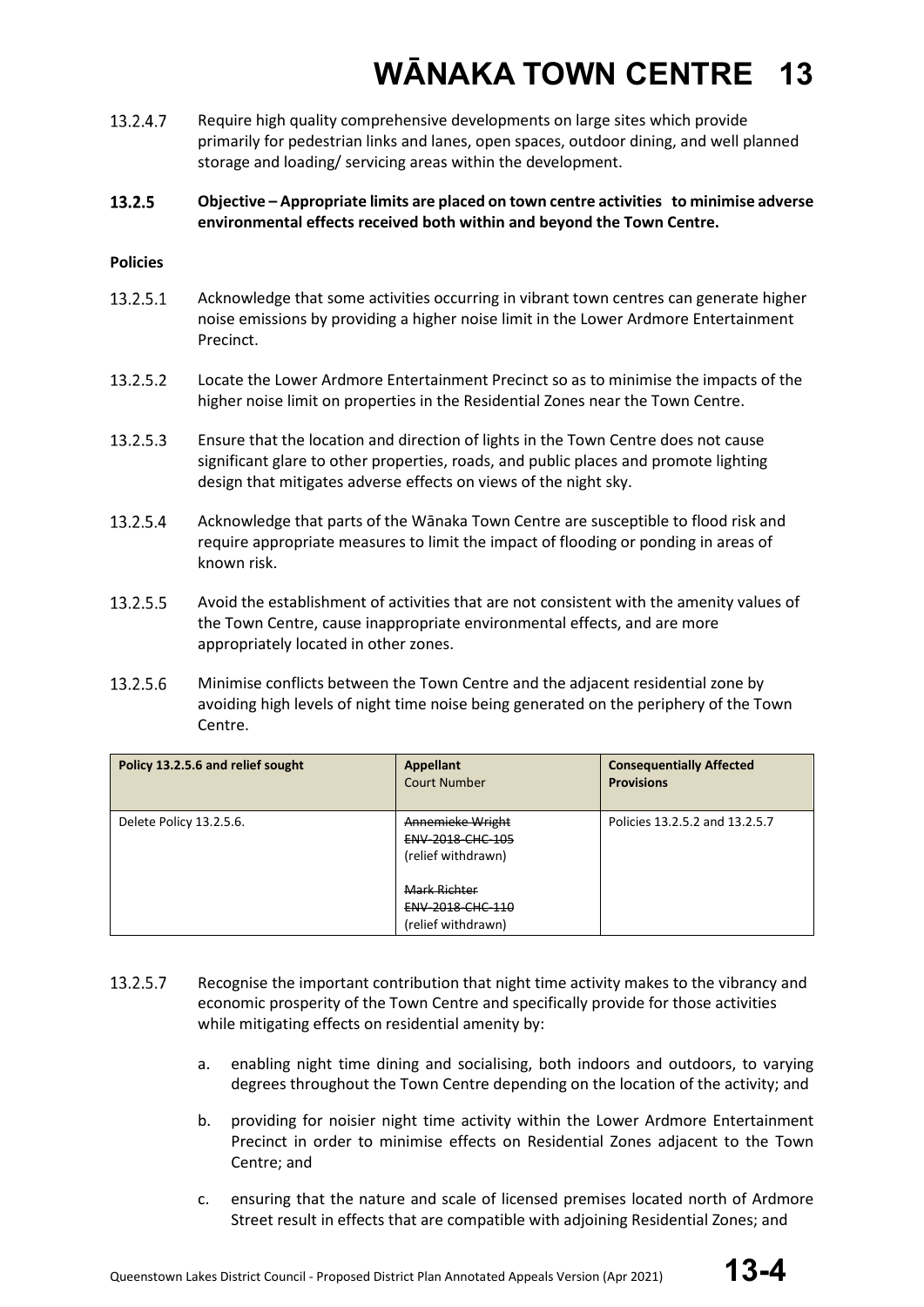- d. enabling night time activities within the Town Centre Zone provided they comply with the noise limits; and
- e. requiring acoustic insulation for critical listening environments (including residential activities and visitor accommodation) to limit the impact of town centre noise on occupants.

| Policy 13.2.5.7 and relief sought | <b>Appellant</b><br><b>Court Number</b>                              | <b>Consequentially Affected</b><br><b>Provisions</b> |
|-----------------------------------|----------------------------------------------------------------------|------------------------------------------------------|
| Delete Policy 13.2.5.7.           | Annemieke Wright<br><b>ENV 2018 CHC 105</b><br>(relief withdrawn)    | Policy 13.2.5.2                                      |
|                                   | <b>Mark Richter</b><br><b>ENV 2018 CHC 110</b><br>(relief withdrawn) |                                                      |

#### 13.2.6 **Objective – Pedestrian, cycle and vehicle linkages are safe and convenient, enabling people to easily negotiate their way through and around the town centre.**

#### **Policies**

- 13.2.6.1 Implement street, traffic and car parking management and other public open space improvements to enhance pedestrian amenity and improve the flow of pedestrians, cyclists and vehicles through the Town Centre.
- 13.2.6.2 Provide pedestrian linkages that promote coherence of the built form of the Town Centre and are designed so as to receive levels of sunlight and weather protection as appropriate to the overall character of the particular locality.
- 13.2.6.3 Minimise opportunities for criminal activity through incorporating Crime Prevention Through Environmental Design (CPTED) principles as appropriate in the design of lot configuration, public and semi-public spaces, linkages and landscaping.
- 13.2.6.4 Provide an adequate range of parking options so residents and visitors can access the Town Centre with off- street parking predominantly located at the periphery in order to limit the impact of vehicles.

### **13.3 Other Provisions and Rules**

#### 13.3.1 **District Wide**

Attention is drawn to the following District Wide chapters.

| 1 Introduction      | 2 Definitions        | 3 Strategic Direction               |
|---------------------|----------------------|-------------------------------------|
| 4 Urban Development | 5 Tangata Whenua     | 6 Landscapes and Rural<br>Character |
| 25 Earthworks       | 26 Historic Heritage | 27 Subdivision                      |
| 28 Natural Hazards  | 29 Transport         | 30 Energy and Utilities             |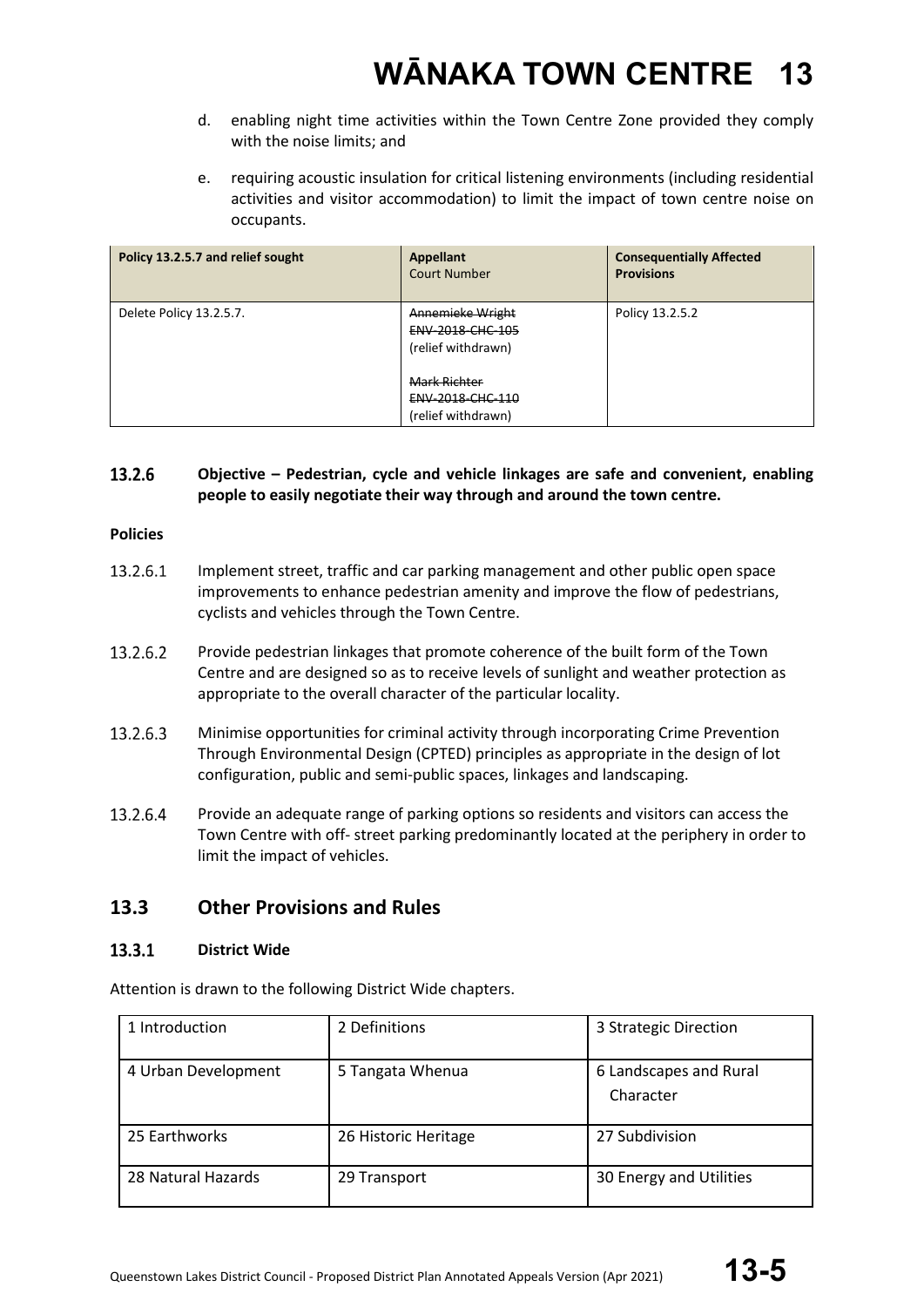| 31 Signs                | 32 Protected Trees                                        | 33 Indigenous Vegetation |
|-------------------------|-----------------------------------------------------------|--------------------------|
| 34 Wilding Exotic Trees | 35 Temporary Activities and<br><b>Relocated Buildings</b> | 36 Noise                 |
| 37 Designations         | District Plan<br>web<br>mapping<br>application            |                          |

#### $13.3.2$ **Interpreting and Apply the Rules**

- 13.3.2.1 A permitted activity must comply with all the rules listed in the Activity and Standards tables.
- 13.3.2.2 Where an activity does not comply with a Standard listed in the Standards table, the activity status identified by the 'Non-Compliance Status' column shall apply.
- $13.3.2.3$ Where an activity breaches more than one Standard, the most restrictive status shall apply to the Activity.
- 13.3.2.4 The status of any Plantation Forestry will be determined by the Resource Management (National Environmental Standards for Plantation Forestry) Regulations 2017.
- 13.3.2.5 The following abbreviations are used within this Chapter.

|           | Permitted                       | ∽  | Controlled    |
|-----------|---------------------------------|----|---------------|
| <b>RD</b> | <b>Restricted Discretionary</b> |    | Discretionary |
| <b>NC</b> | Non Complying                   | PR | Prohibited    |

### **13.4 Rules - Activities**

|        | Activities located in the Wānaka Town Centre Zone                                                                                                                                                                                                  | <b>Activity</b><br>status |
|--------|----------------------------------------------------------------------------------------------------------------------------------------------------------------------------------------------------------------------------------------------------|---------------------------|
| 13.4.1 | Activities which are not listed in this table and comply with all standards                                                                                                                                                                        | P                         |
| 13.4.2 | Verandas                                                                                                                                                                                                                                           |                           |
|        | Control is reserved to:                                                                                                                                                                                                                            |                           |
|        | Design, appearance, materials, impact on and relationship to adjoining verandas<br>(to be guided by the Wānaka Town Centre Character Guideline 2011) to avoid,<br>remedy or mitigate adverse effects on:<br>i. Neighbouring buildings and verandas |                           |
|        | ii. The extent to which the veranda affects the use and enjoyment of<br>the streetscape and<br>iii. The appearance of the building                                                                                                                 |                           |
|        | iv. The enabling of unobstructed kerbside movements of high-sided<br>vehicles                                                                                                                                                                      |                           |
| 13.4.3 | <b>Visitor Accommodation</b>                                                                                                                                                                                                                       | C                         |
|        | Control is reserved to:                                                                                                                                                                                                                            |                           |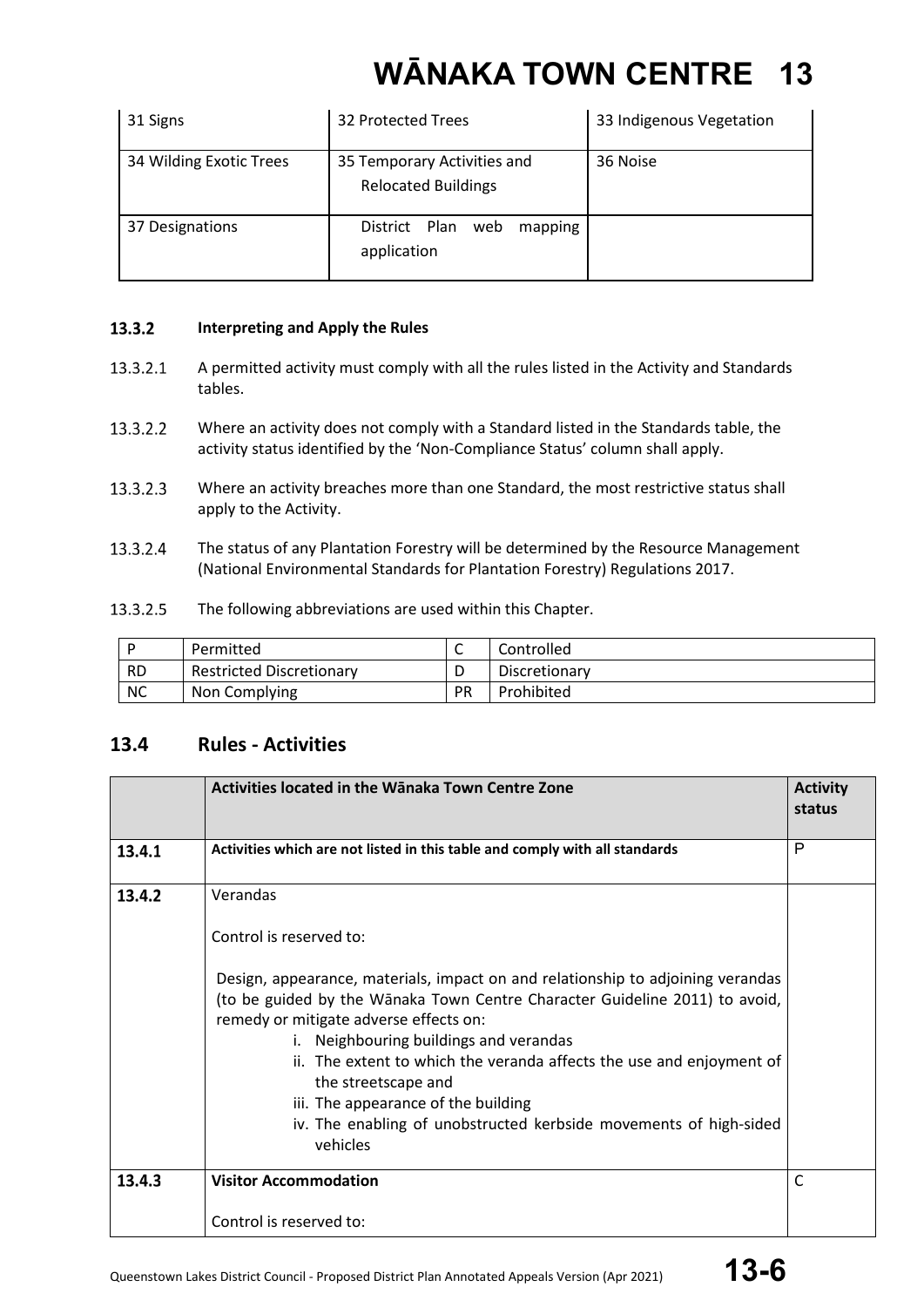|        | Activities located in the Wānaka Town Centre Zone                                                                                                                                                                                                                                                                                                                                                                                                                                                                                                                                                                                                                                                                                                                                                                                                                                                                                                                                                                                                                                                                                                                                                                                                                                                                                                                                                                                                                     | <b>Activity</b><br>status |
|--------|-----------------------------------------------------------------------------------------------------------------------------------------------------------------------------------------------------------------------------------------------------------------------------------------------------------------------------------------------------------------------------------------------------------------------------------------------------------------------------------------------------------------------------------------------------------------------------------------------------------------------------------------------------------------------------------------------------------------------------------------------------------------------------------------------------------------------------------------------------------------------------------------------------------------------------------------------------------------------------------------------------------------------------------------------------------------------------------------------------------------------------------------------------------------------------------------------------------------------------------------------------------------------------------------------------------------------------------------------------------------------------------------------------------------------------------------------------------------------|---------------------------|
|        | a. The location, provision, and screening of access and parking, traffic<br>generation, and Travel Demand Management;<br>b. Landscaping;<br>The location, nature and scale of visitor accommodation and ancillary<br>C.<br>activities relative to one another within the site and relative to<br>neighbouring use;<br>d. the location and screening of bus and car parking from public places to<br>ensure visual amenity is adequately protected; and<br>e. where the site adjoins a residential zone:<br>i. noise generation and methods of mitigation; and<br>ii. hours of operation, in respect of ancillary activities.                                                                                                                                                                                                                                                                                                                                                                                                                                                                                                                                                                                                                                                                                                                                                                                                                                          |                           |
| 13.4.4 | <b>Buildings</b>                                                                                                                                                                                                                                                                                                                                                                                                                                                                                                                                                                                                                                                                                                                                                                                                                                                                                                                                                                                                                                                                                                                                                                                                                                                                                                                                                                                                                                                      | <b>RD</b>                 |
|        | Discretion is restricted to:<br>а.<br>b.<br>external appearance and materials;<br>signage platform;<br>C.<br>lighting;<br>d.<br>impact on the street (to be guided by the Wānaka Town Centre<br>e.<br>Character Guideline 2011); and<br>where a site is subject to any natural hazard and the proposal results in<br>f.<br>an increase in gross floor area:<br>i. the nature and degree of risk the hazard(s) pose to people and<br>property;<br>ii. whether the proposal will alter the risk to any site; and<br>iii. the extent to which such risk can be avoided or sufficiently<br>mitigated.<br>To ensure that:<br>the design of the building blends well with and contributes to an<br>а.<br>integrated built form;<br>the external appearance of the building is sympathetic to the surrounding<br>b.<br>natural and built environment. The use of stone, schist, plaster or natural<br>timber is encouraged;<br>the views along a street or of significant view-shafts have been considered<br>c.<br>and responded to;<br>the building facade provides an active interface to open space on to which<br>d.<br>it fronts, and the detail of the facade is sympathetic to other buildings in<br>the vicinity, having regard to:<br>i. building materials;<br>ii. glazing treatment;<br>iii. symmetry;<br>iv. external appearance;<br>v. human scale;<br>vi. vertical and horizontal emphasis; and<br>vii. storage areas are appropriately located and screened. |                           |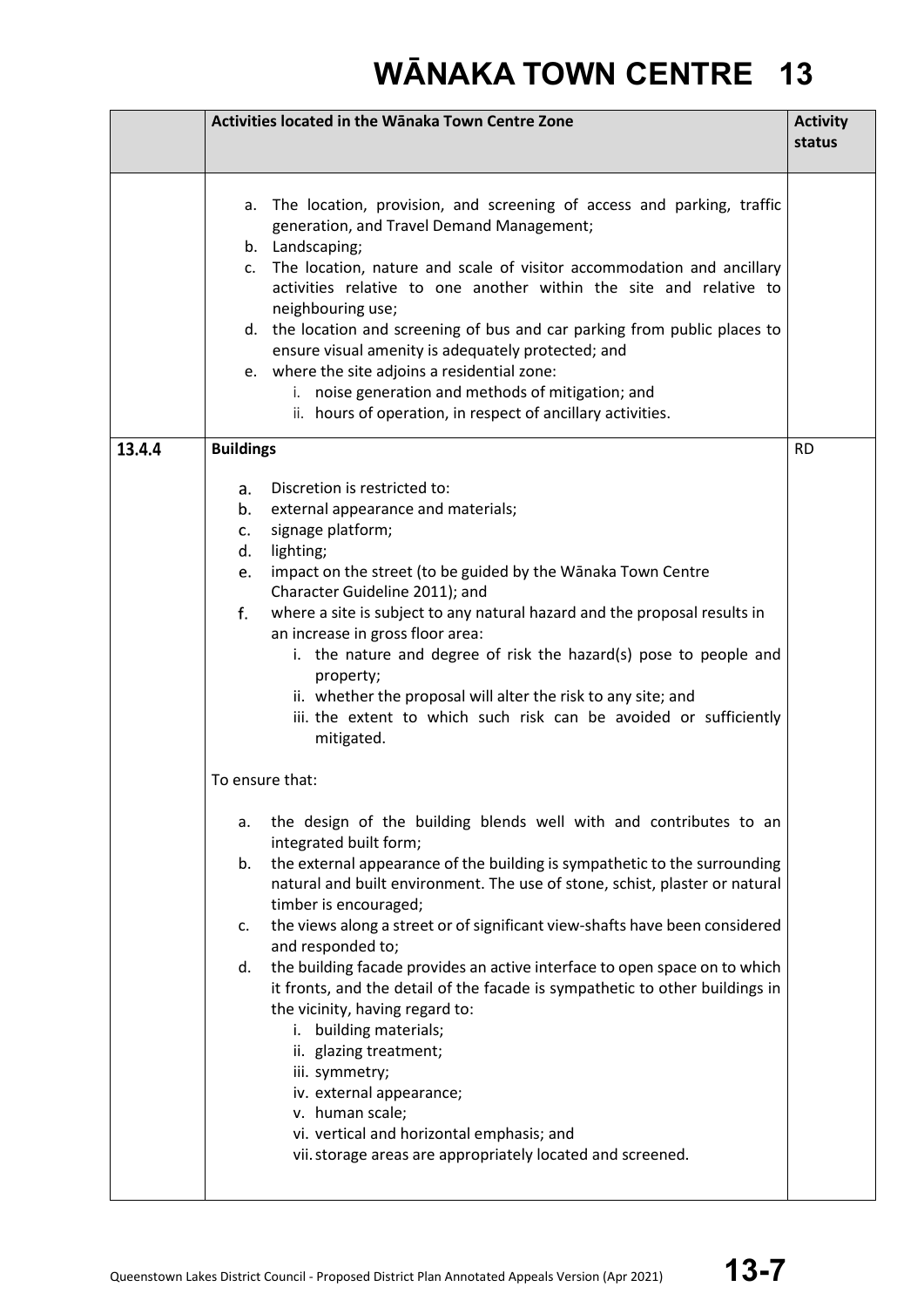|         | Activities located in the Wānaka Town Centre Zone                                                                                                                     | <b>Activity</b><br>status |
|---------|-----------------------------------------------------------------------------------------------------------------------------------------------------------------------|---------------------------|
| 13.4.5  | <b>Licensed Premises</b>                                                                                                                                              | <b>RD</b>                 |
|         | Premises licensed for the consumption of alcohol on the premises between the<br>hours of 11pm and 8am, provided that this rule shall not apply to the sale of liquor: |                           |
|         | 13.4.5.1<br>To any person who is residing (permanently or temporarily) on the<br>premises; and/or                                                                     |                           |
|         | 13.4.5.2<br>To any person who is present on the premises for the purpose of<br>dining up until 12am.                                                                  |                           |
|         | Discretion is restricted to:                                                                                                                                          |                           |
|         | The scale of the activity;<br>$\bullet$<br>Car parking and traffic generation;                                                                                        |                           |
|         | Effects on amenity (including that of adjoining residential zones and public<br>$\bullet$<br>reserves);                                                               |                           |
|         | The configuration of activities within the building and site (e.g. outdoor<br>seating, entrances);                                                                    |                           |
|         | Noise issues; and<br>$\bullet$                                                                                                                                        |                           |
|         | • Hours of operation.                                                                                                                                                 |                           |
| 13.4.6  | Industrial Activities not otherwise provided for in this table                                                                                                        | <b>NC</b>                 |
| 13.4.7  | <b>Factory Farming</b>                                                                                                                                                | PR                        |
| 13.4.8  | Forestry Activities, except for of Plantation Forestry where the Resource                                                                                             | PR                        |
|         | Management (Resource Management (National Environmental Standard for<br>Plantation Forestry) Regulation 2017) Regulation 2017 prevails.                               |                           |
| 13.4.9  | <b>Mining Activities</b>                                                                                                                                              | PR                        |
| 13.4.10 | <b>Airport</b>                                                                                                                                                        | <b>PR</b>                 |
| 13.4.11 | Panelbeating, spray painting, motor vehicle repair or dismantling, fibreglassing,<br>sheet metal work, bottle or scrap storage, motorbody building.                   | PR                        |
| 13.4.12 | Fish or meat processing (excluding that which is ancillary to a retail premises such<br>as a butcher, fishmonger or supermarket).                                     | PR                        |
| 13.4.13 | Any activity requiring an Offensive Trade Licence under the Health Act 1956.                                                                                          | PR                        |
| 13.4.14 | <b>Cemeteries and Crematoria</b>                                                                                                                                      | PR                        |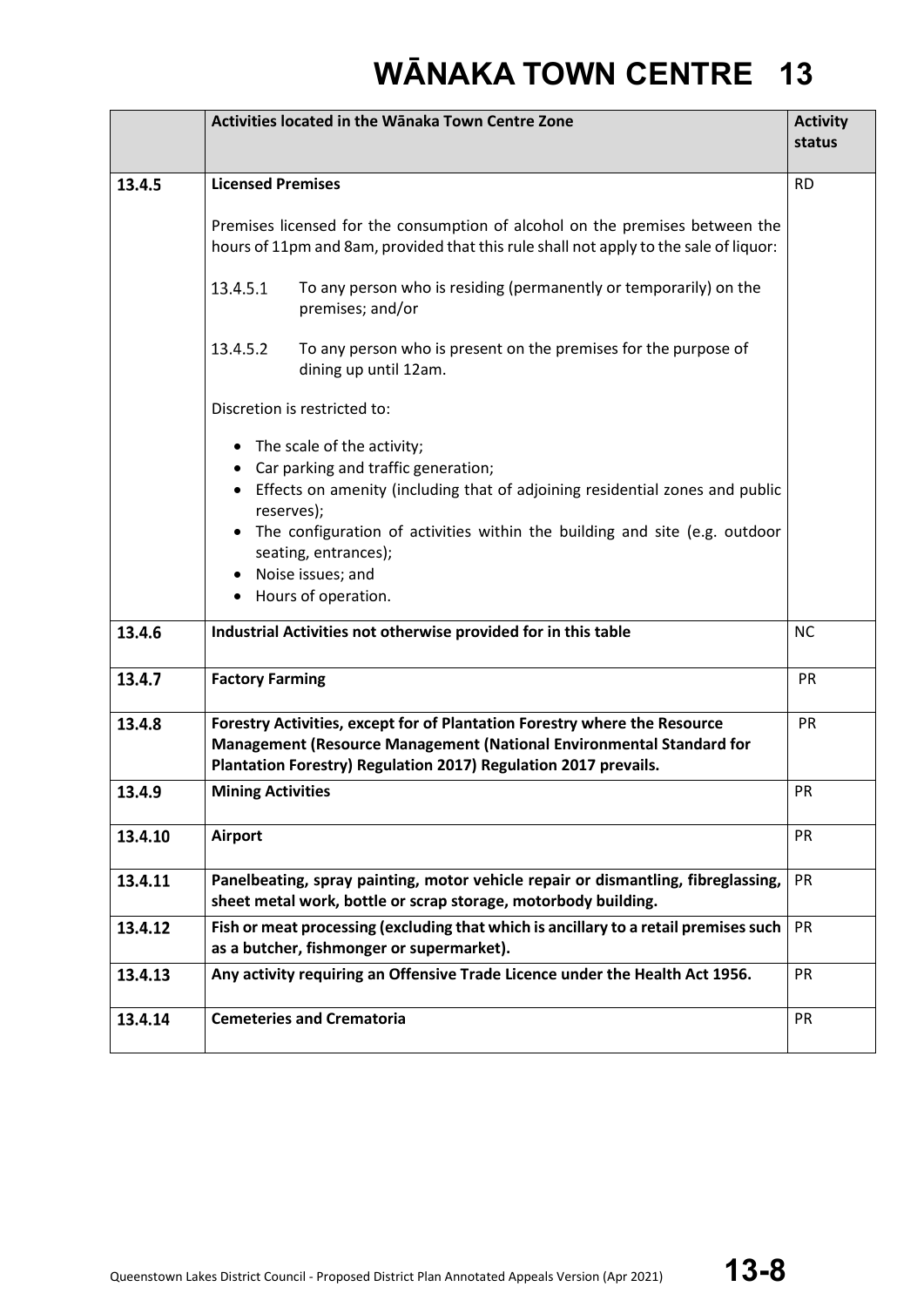### **13.5 Rules - Standards**

|        | Standards for activities located in the Wānaka Town Centre<br>Zone                                                                                                                                                                                                                                                                                                                                                           | <b>Non-compliance status</b>                                                                                                                                                                                                                                |
|--------|------------------------------------------------------------------------------------------------------------------------------------------------------------------------------------------------------------------------------------------------------------------------------------------------------------------------------------------------------------------------------------------------------------------------------|-------------------------------------------------------------------------------------------------------------------------------------------------------------------------------------------------------------------------------------------------------------|
| 13.5.1 | Setbacks and sunlight access - sites adjoining a Residential<br>zone<br>13.5.1.1<br>Buildings shall not project beyond a recession<br>line constructed at an angle of 34º inclined<br>towards the site from points 3m above any<br>Residential Zone boundary.<br>Where a site adjoins a Residential Zone all<br>13.5.1.2<br>buildings shall be set back not less than 3m.                                                    | <b>RD</b><br>Discretion is restricted to:<br>a. the visual effects of the<br>height, scale, location and<br>appearance of the<br>building, in terms of<br>dominance and loss of<br>privacy on adjoining<br>properties and any<br>resultant shading effects. |
| 13.5.2 | <b>Storage</b><br>13.5.2.1<br>For all buildings with frontage to Helwick Street,<br>Dunmore Street and Ardmore Street (west of<br>Bullock Creek) storage areas shall be situated<br>within the building or accessed from a service<br>lane at the rear of the property<br>13.5.2.2<br>In all other parts of the Town Centre Zone<br>storage areas shall be screened from view from<br>all public places and adjoining zones. | <b>RD</b><br>Discretion is restricted to:<br>a. the effects on visual<br>amenity; consistency with<br>the character of the<br>locality; and<br>b. whether pedestrian and<br>vehicle access is<br>compromised.                                               |
| 13.5.3 | <b>Residential Activities</b><br>All residential activities shall be restricted to first floor level<br>or above, with the exception of foyer and stairway spaces at<br>ground level to facilitate access to upper levels.                                                                                                                                                                                                   | <b>RD</b><br>Discretion is restricted to:<br>a. the effects on surrounding<br>buildings and activities;<br>and<br>b. the maintenance of an<br>active street frontage.                                                                                       |
| 13.5.4 | <b>Flood Risk</b><br>No building greater than 20m <sup>2</sup> with a ground floor level less<br>than RL 281.9 masl shall be relocated to a site, reconstructed<br>on a site, within this zone.<br>Note: This ground floor minimum includes 1.3 metres to<br>allow for wave action where necessary.                                                                                                                          | <b>RD</b><br>Discretion is restricted to:<br>a. the level of risk from<br>flooding and whether the<br>risk can be appropriately<br>avoided or mitigated; and<br>b. the extent to which the<br>construction of the<br>building will result in the            |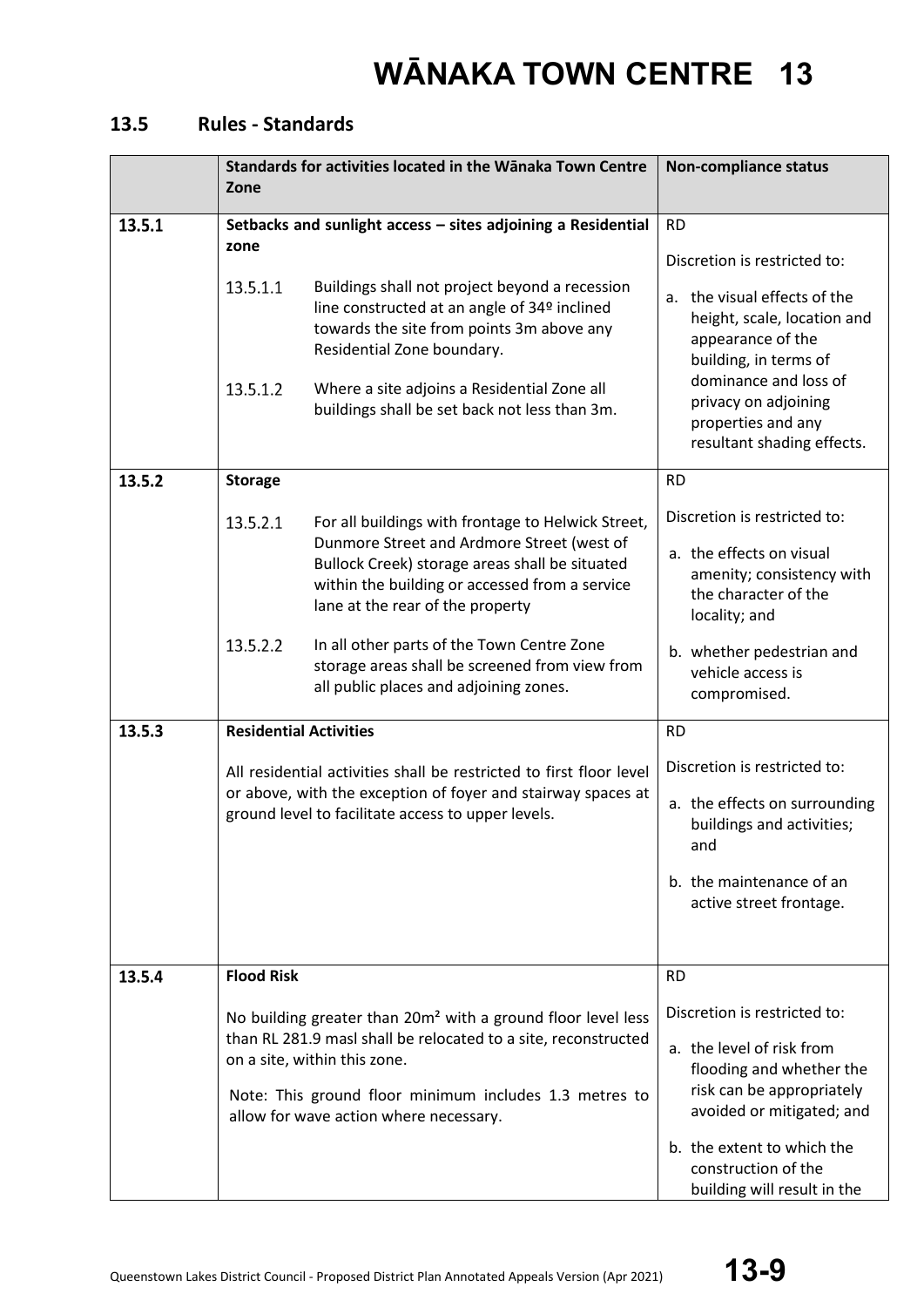|        | Standards for activities located in the Wānaka Town Centre                                                                                                                                                                                                                                                                                                                                           |                                                                                              | <b>Non-compliance status</b>                                                                                                                                                                                                                                       |                                                                                                                                                                                                                             |
|--------|------------------------------------------------------------------------------------------------------------------------------------------------------------------------------------------------------------------------------------------------------------------------------------------------------------------------------------------------------------------------------------------------------|----------------------------------------------------------------------------------------------|--------------------------------------------------------------------------------------------------------------------------------------------------------------------------------------------------------------------------------------------------------------------|-----------------------------------------------------------------------------------------------------------------------------------------------------------------------------------------------------------------------------|
|        | Zone                                                                                                                                                                                                                                                                                                                                                                                                 |                                                                                              |                                                                                                                                                                                                                                                                    |                                                                                                                                                                                                                             |
|        |                                                                                                                                                                                                                                                                                                                                                                                                      |                                                                                              |                                                                                                                                                                                                                                                                    | increased vulnerability of<br>other sites to flooding.                                                                                                                                                                      |
| 13.5.5 | <b>Verandas</b>                                                                                                                                                                                                                                                                                                                                                                                      |                                                                                              |                                                                                                                                                                                                                                                                    | <b>RD</b>                                                                                                                                                                                                                   |
|        | Every building with road frontage to Helwick Street,<br>Dunmore Street and Ardmore Street shall, on its erection or<br>on being reconstructed or altered in a way that substantially<br>changes its external appearance at the road frontage, be<br>provided with a veranda which shall be situated no higher<br>than 3m above pavement level and shall provide continuous<br>cover for pedestrians. |                                                                                              | Discretion is restricted to:<br>a. consistency with the<br>Wānaka Town Centre<br><b>Character Guideline</b><br>(2011);<br>b. effects on pedestrian<br>amenity;<br>c. the human scale of the<br>built form; and<br>d. historic heritage values<br>(where relevant). |                                                                                                                                                                                                                             |
| 13.5.6 | <b>Setbacks from front boundaries</b>                                                                                                                                                                                                                                                                                                                                                                |                                                                                              |                                                                                                                                                                                                                                                                    | <b>RD</b>                                                                                                                                                                                                                   |
|        | All buildings shall be built up to the street boundary along the<br>full street frontage of the site except where a pedestrian link<br>is provided. Nothing in this rule shall preclude the inclusion of<br>recessed entrances within any facade up to a depth of 1.5m<br>and a width of 2m.                                                                                                         |                                                                                              |                                                                                                                                                                                                                                                                    | Discretion is restricted to:<br>a. the effects on the quality<br>of the overall streetscape<br>(including sunlight access,<br>the creation of a<br>consistent building setback<br>and widening of the street<br>over time). |
| 13.5.7 | <b>Acoustic insulation</b>                                                                                                                                                                                                                                                                                                                                                                           |                                                                                              |                                                                                                                                                                                                                                                                    | <b>RD</b>                                                                                                                                                                                                                   |
|        | 13.5.7.1<br>A mechanical ventilation system shall be<br>installed for all critical listening environments in<br>accordance with Table 5 in Chapter 36.<br>13.5.7.2<br>All elements of the façade of any critical<br>listening environment shall have an airborne<br>sound insulation of at least 40 dB Rw+Ctr<br>determined in accordance with ISO 10140 and<br>ISO 717-1.                           |                                                                                              | Discretion is restricted to:<br>a. the noise levels that will be<br>received within the critical<br>listening environments,<br>with consideration<br>including the nature and<br>scale of the residential or<br>visitor accommodation<br>activity;                 |                                                                                                                                                                                                                             |
|        | Rule 13.5.7 and relief sought                                                                                                                                                                                                                                                                                                                                                                        | <b>Appellant</b><br><b>Court Number</b>                                                      | <b>Consequentially</b><br><b>Affected</b><br><b>Provisions</b>                                                                                                                                                                                                     | b. the extent of insulation<br>proposed; and                                                                                                                                                                                |
|        | Amend Rule 13.5.7 to remove<br>the presumption that the<br>obligation to mitigate the<br>effects of unreasonable noise<br>rests with the noise receiver.<br>mitigation<br>obligation<br>Any                                                                                                                                                                                                          | Annemieke Wright<br><b>ENV-2018-CHC-</b><br>105<br>(relief withdrawn)<br><b>Mark Richter</b> |                                                                                                                                                                                                                                                                    | whether covenants exist or<br>$\mathsf{C}$ .<br>are being volunteered<br>which limit noise emissions<br>on adjacent sites and/or                                                                                            |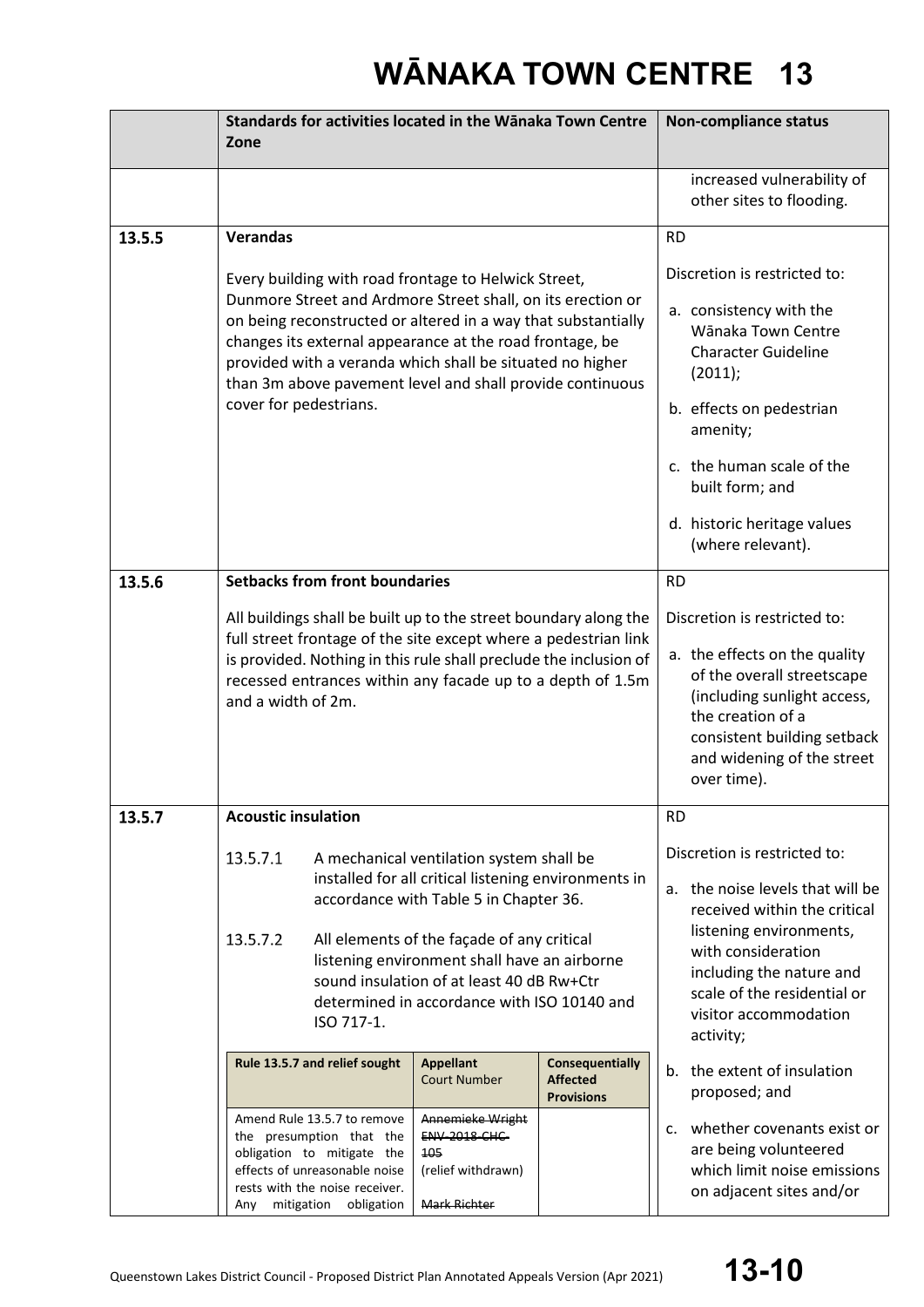|         | Standards for activities located in the Wānaka Town Centre                                                                 | <b>Non-compliance status</b> |  |
|---------|----------------------------------------------------------------------------------------------------------------------------|------------------------------|--|
|         | Zone                                                                                                                       |                              |  |
|         |                                                                                                                            |                              |  |
|         | should be imposed on a noise<br><b>ENV-2018-CHC-</b><br>maker.<br>110                                                      | impose no complaints         |  |
|         | (relief withdrawn)                                                                                                         | covenants on the site.       |  |
| 13.5.8  | Maximum building height for all buildings other than those                                                                 | <b>NC</b>                    |  |
|         | in the Wānaka Height Precinct                                                                                              |                              |  |
|         |                                                                                                                            |                              |  |
|         | The maximum building height shall be 8m to the eave line and                                                               |                              |  |
|         | 10m to the ridge line.                                                                                                     |                              |  |
|         |                                                                                                                            |                              |  |
| 13.5.9  | Maximum building height for buildings in the Wānaka                                                                        | <b>NC</b>                    |  |
|         | <b>Height Precinct</b>                                                                                                     |                              |  |
|         | 13.5.9.1<br>In Height Precinct P1, the maximum building                                                                    |                              |  |
|         | height shall be 12m to the eave line and14m to                                                                             |                              |  |
|         | the ridge line.                                                                                                            |                              |  |
|         |                                                                                                                            |                              |  |
|         | 13.5.9.2<br>In Height Precinct P1, any fourth storey                                                                       |                              |  |
|         | (excluding basements) and above shall be set                                                                               |                              |  |
|         | back a minimum of 3m from the building                                                                                     |                              |  |
|         | frontage.                                                                                                                  |                              |  |
|         |                                                                                                                            |                              |  |
|         | 13.5.9.3<br>In Height Precinct P2, the maximum building                                                                    |                              |  |
|         | height shall be 10m to the eave line and 12m to                                                                            |                              |  |
|         | the ridge line and shall comprise no more than                                                                             |                              |  |
|         | 3 storeys, excluding basements.                                                                                            |                              |  |
|         |                                                                                                                            |                              |  |
| 13.5.10 | <b>Noise</b><br>Town Centre Zone (including the Lower Ardmore Entertainment                                                | <b>NC</b>                    |  |
|         | Precinct):                                                                                                                 |                              |  |
|         | Sound* from activities in the Town Centre Zone (excluding<br>13.5.10.1                                                     |                              |  |
|         | sound from the sources specified in rules 13.5.10.3 to<br>13.5.10.5 below) shall not exceed the following noise            |                              |  |
|         | limits at any point within any other site in this zone:                                                                    |                              |  |
|         | daytime<br>(0800 to 2200 hrs)<br>60 dB LAeq(15 min)<br>a.                                                                  |                              |  |
|         | night-time<br>(2200 to 0800 hrs)<br>b.<br>50 dB LAeq(15 min)                                                               |                              |  |
|         | night-time<br>(2200 to 0800 hrs)<br>75 dB LAFmax<br>c.<br>* measured in accordance with NZS 6801:2008 and assessed in      |                              |  |
|         | accordance with NZS 6802:2008                                                                                              |                              |  |
|         | 13.5.10.2<br>Sound from activities in the Town Centre Zone (excluding                                                      |                              |  |
|         | sound from the sources specified in rules 13.5.10.3 and<br>13.5.10.4 below) which is received in another zone shall        |                              |  |
|         | comply with the noise limits set for the zone the sound is                                                                 |                              |  |
|         | received in.                                                                                                               |                              |  |
|         | 13.5.10.3<br>Within the Town Centre Zone but excluding those sites<br>north of Ardmore Street, sound* from music shall not |                              |  |
|         | exceed the following limits:                                                                                               |                              |  |
|         | a. 60 dB LAeq(5 min) at any point within any other site in                                                                 |                              |  |
|         | the Lower Ardmore Entertainment Precinct; and<br>b. 55 dB LAeq(5 min) at any point within any other site                   |                              |  |
|         | outside the Lower Ardmore Entertainment Precinct.                                                                          |                              |  |
|         | *measured in accordance with NZS 6801:2008 and assessed in accordance                                                      |                              |  |
|         | with NZS 6802:2008.<br>13.5.10.4<br>Within the Town Centre Zone but excluding those sites                                  |                              |  |
|         | north of Ardmore Street, sound* from voices shall not                                                                      |                              |  |
|         | exceed the following limits:                                                                                               |                              |  |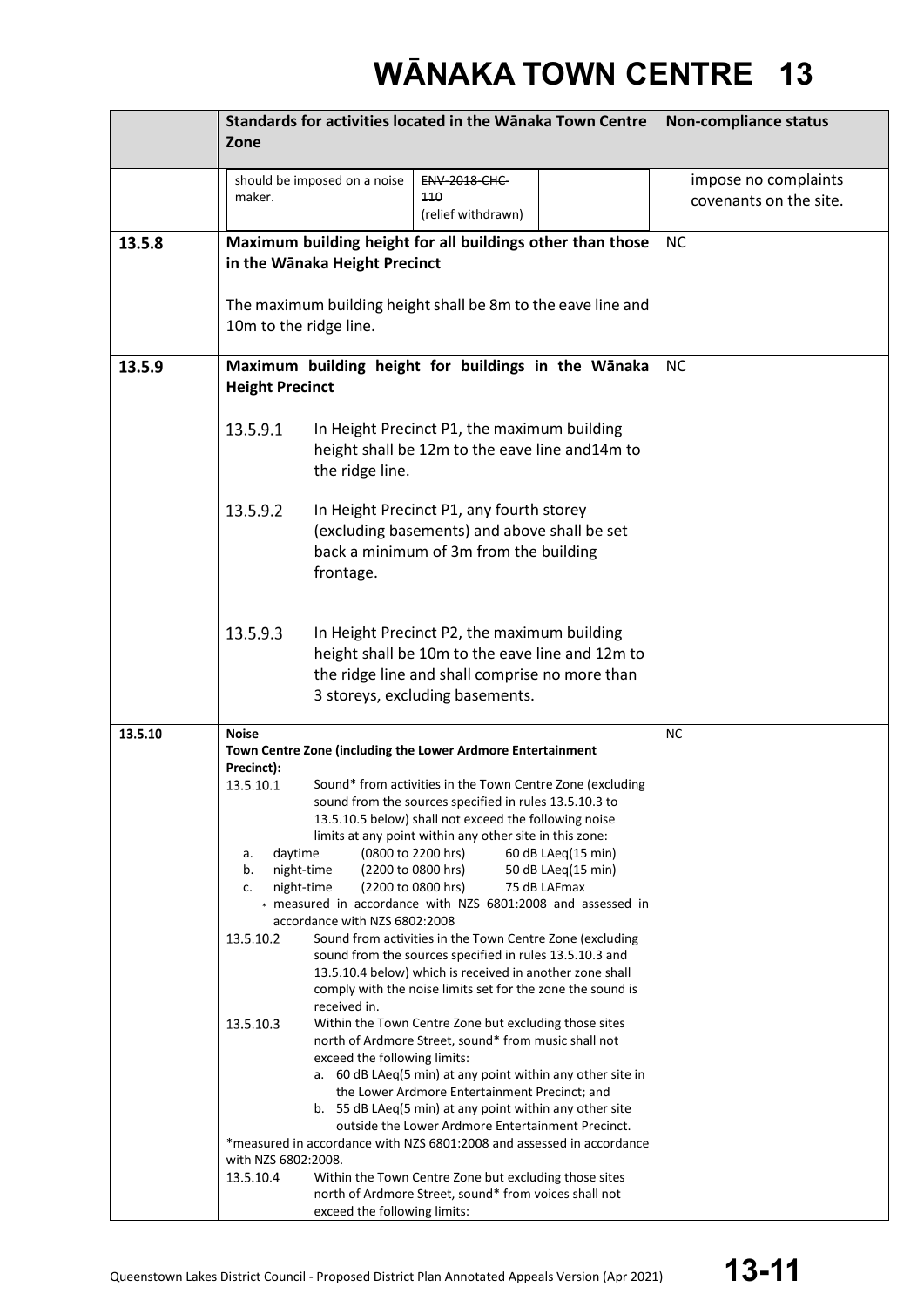| Standards for activities located in the Wānaka Town Centre                                                                                                                                                                                                                                                                                                                                                                                                                                                                                                                                                                                                                                                                                                                                                                                                                                                                                                                                                                                                                          |                                                                                                                                     |                                                                | <b>Non-compliance status</b> |
|-------------------------------------------------------------------------------------------------------------------------------------------------------------------------------------------------------------------------------------------------------------------------------------------------------------------------------------------------------------------------------------------------------------------------------------------------------------------------------------------------------------------------------------------------------------------------------------------------------------------------------------------------------------------------------------------------------------------------------------------------------------------------------------------------------------------------------------------------------------------------------------------------------------------------------------------------------------------------------------------------------------------------------------------------------------------------------------|-------------------------------------------------------------------------------------------------------------------------------------|----------------------------------------------------------------|------------------------------|
| Zone                                                                                                                                                                                                                                                                                                                                                                                                                                                                                                                                                                                                                                                                                                                                                                                                                                                                                                                                                                                                                                                                                |                                                                                                                                     |                                                                |                              |
|                                                                                                                                                                                                                                                                                                                                                                                                                                                                                                                                                                                                                                                                                                                                                                                                                                                                                                                                                                                                                                                                                     |                                                                                                                                     |                                                                |                              |
| a. 65 dB LAeq(15 min) at any point within any other site<br>in the Lower Ardmore Entertainment Precinct; and<br>b. 60 dB LAeq(15 min) at any point within any other site<br>outside the Lower Ardmore Entertainment Precinct.<br>*measured in accordance with NZS 6801:2008 and assessed in accordance<br>with NZS 6802:2008.<br>13.5.10.5<br>Within the Town Centre Zone but excluding those sites<br>north of Ardmore Street, sound* from any loudspeaker<br>outside a building shall not exceed 75 dB LAeq(5 min)<br>measured at 0.6 metres from the loudspeaker.<br>* measured in accordance with NZS 6801:2008 and assessed in accordance<br>with NZS 6802:2008. Excluding any special audible characteristics and<br>duration adjustments.<br>Exemptions:<br>the noise limits in 13.5.10.1 and 13.5.10.2 shall not apply to<br>a.<br>construction sound which shall be assessed in accordance and<br>comply with NZS 6803:1999.;<br>b.<br>the noise limits in 13.5.10.1 to 13.5.10.5 shall not apply to<br>outdoor public events pursuant to Chapter 35 of the District Plan. |                                                                                                                                     |                                                                |                              |
| Note: Sound from activities in this zone which is received in another zone<br>shall comply with the noise limits set out in Chapter 36 for that zone.                                                                                                                                                                                                                                                                                                                                                                                                                                                                                                                                                                                                                                                                                                                                                                                                                                                                                                                               |                                                                                                                                     |                                                                |                              |
| Rule 13.5.10 and relief<br>sought                                                                                                                                                                                                                                                                                                                                                                                                                                                                                                                                                                                                                                                                                                                                                                                                                                                                                                                                                                                                                                                   | <b>Appellant</b><br><b>Court Number</b>                                                                                             | <b>Consequentially</b><br><b>Affected</b><br><b>Provisions</b> |                              |
| Amend Rule 13.5.10 as<br>follows:                                                                                                                                                                                                                                                                                                                                                                                                                                                                                                                                                                                                                                                                                                                                                                                                                                                                                                                                                                                                                                                   | Annemieke Wright<br><b>ENV-2018-CHC-</b>                                                                                            |                                                                |                              |
| Town Centre Zone (including<br>the Lower Ardmore<br>Entertainment Precinct):<br>13.5.10.1 Sound* from<br>activities in the Town Centre<br>Zone (excluding sound from<br>the sources specified in rules<br>13.5.10.3 to 13.5.10.5 below)<br>shall not exceed the following<br>noise limits at any point<br>within any other site in this<br>zone:<br>Daytime (0800 to<br>a.<br>2200hrs) 60 dB LAeq(15 min)<br>Night-time<br>b.<br>(2200 to 0800hrs)<br>50 dB LAeq(15 min)<br>Night-time<br>c.<br>(2200 to 0800hrs)<br>705 dB LAFmax<br>*measured in accordance<br>with NZS 6801:2008 and<br>assessed in accordance with<br>NZS 6802:2008<br>13.5.10.2 Sound from<br>activities in the Town Centre<br>Zone (excluding sound from                                                                                                                                                                                                                                                                                                                                                      | 105<br>(relief withdrawn)<br>Mark Richter<br><b>ENV-2018-CHC-</b><br>110<br>(further particulars<br>received)<br>(relief withdrawn) |                                                                |                              |
| the sources specified in rules<br>13.5.10.3 and 13.5.10.4<br>below) which is received in<br>another zone shall comply<br>with the noise limits set for                                                                                                                                                                                                                                                                                                                                                                                                                                                                                                                                                                                                                                                                                                                                                                                                                                                                                                                              |                                                                                                                                     |                                                                |                              |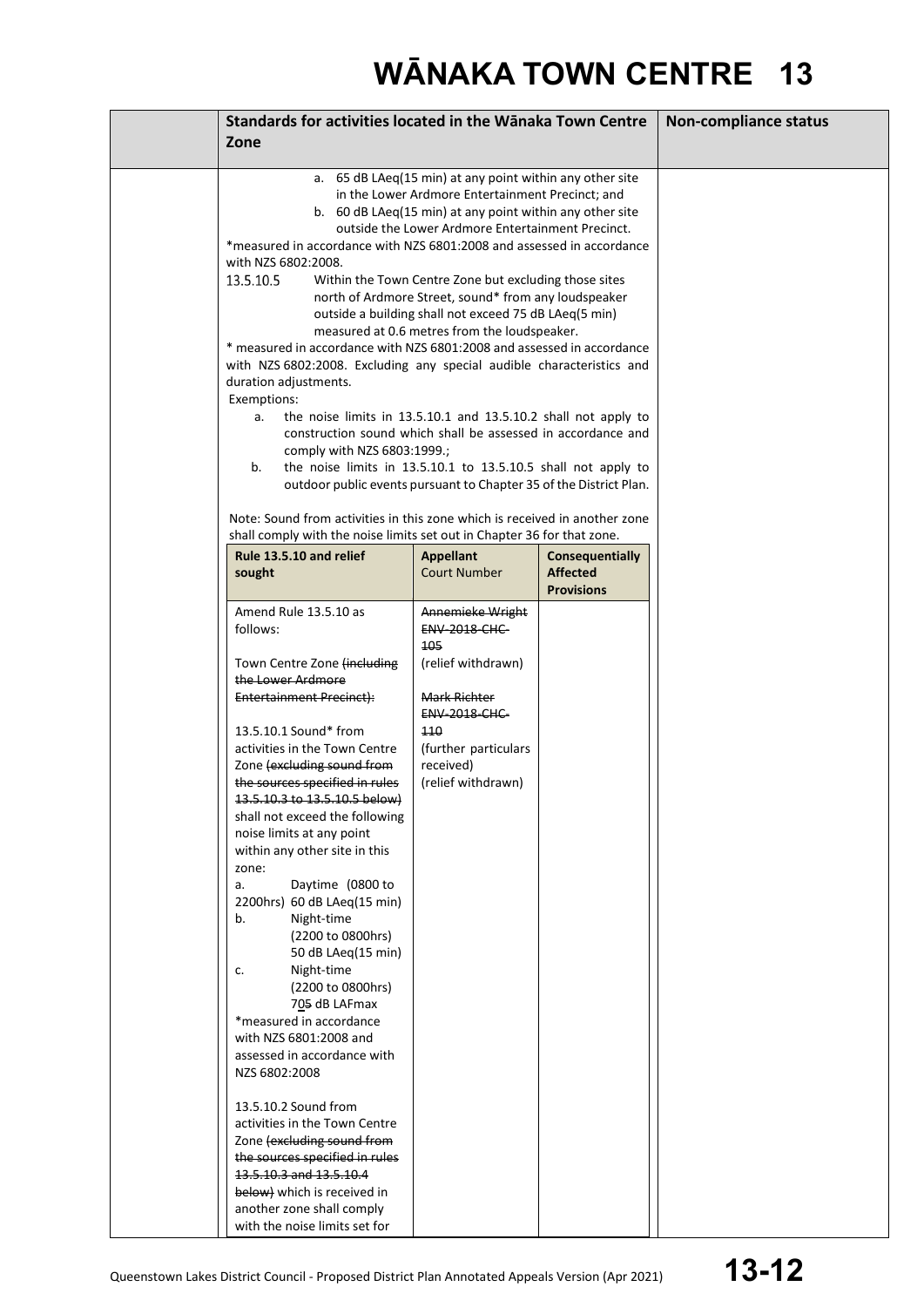| Standards for activities located in the Wānaka Town Centre    |  |  | <b>Non-compliance status</b> |
|---------------------------------------------------------------|--|--|------------------------------|
| Zone                                                          |  |  |                              |
|                                                               |  |  |                              |
| the zone the sound is                                         |  |  |                              |
| received in.                                                  |  |  |                              |
|                                                               |  |  |                              |
| 13.5.10.3 Within the Town                                     |  |  |                              |
| Centre Zone but excluding                                     |  |  |                              |
| those sites north of Ardmore                                  |  |  |                              |
| Street, sound* from music                                     |  |  |                              |
| shall not exceed the following<br>limits:                     |  |  |                              |
| $a.$ 60 dB LAeq(5 min)                                        |  |  |                              |
| at any point within any other                                 |  |  |                              |
| site in the Lower Ardmore                                     |  |  |                              |
| <b>Entertainment Precinct; and</b>                            |  |  |                              |
| $b.$ 55 dB LAeq(5 min)                                        |  |  |                              |
| at any point within any other                                 |  |  |                              |
| site outside the Lower                                        |  |  |                              |
| Ardmore Entertainment                                         |  |  |                              |
| Precinct.                                                     |  |  |                              |
| *measured in accordance<br>with NZS 6801:2008 and             |  |  |                              |
| assessed in accordance with                                   |  |  |                              |
| NZS 6802:2008, and                                            |  |  |                              |
| excluding any special audible                                 |  |  |                              |
| characteristics and duration                                  |  |  |                              |
| adjustments.                                                  |  |  |                              |
|                                                               |  |  |                              |
| 13.5.10.4 Within the Town                                     |  |  |                              |
| Centre Zone but excluding                                     |  |  |                              |
| those sites north of Ardmore<br>Street, sound* from voices    |  |  |                              |
| shall not exceed the following                                |  |  |                              |
| limits:                                                       |  |  |                              |
| $a.$ 65 dB LAeq(15 min)                                       |  |  |                              |
| at any point within any other                                 |  |  |                              |
| site in the Entertainment                                     |  |  |                              |
| Precinct; and                                                 |  |  |                              |
| $b.$ 60 dB LAeq(15 min)                                       |  |  |                              |
| at any point within any other                                 |  |  |                              |
| <del>site outside the</del><br><b>Entertainment Precinct.</b> |  |  |                              |
| *measured in accordance                                       |  |  |                              |
| with NZS 6801:2008 and                                        |  |  |                              |
| assessed in accordance with                                   |  |  |                              |
| NZS 6802:2008.                                                |  |  |                              |
|                                                               |  |  |                              |
| 13.5.10.5 Within the Town                                     |  |  |                              |
| Centre Zone but excluding                                     |  |  |                              |
| those sites north of Ardmore                                  |  |  |                              |
| Street, sound* from any                                       |  |  |                              |
| loudspeaker outside a<br>building shall not exceed 75         |  |  |                              |
| dB LAeq(5 min) measured at                                    |  |  |                              |
| 0.6 metres from the                                           |  |  |                              |
| loudspeaker.                                                  |  |  |                              |
| * measured in accordance                                      |  |  |                              |
| with NZS 6801:2008 and                                        |  |  |                              |
| assessed in accordance with                                   |  |  |                              |
| NZS 6802:2008, excluding                                      |  |  |                              |
| any special audible                                           |  |  |                              |
| characteristics and duration                                  |  |  |                              |
| adjustments.                                                  |  |  |                              |
| Exemptions:                                                   |  |  |                              |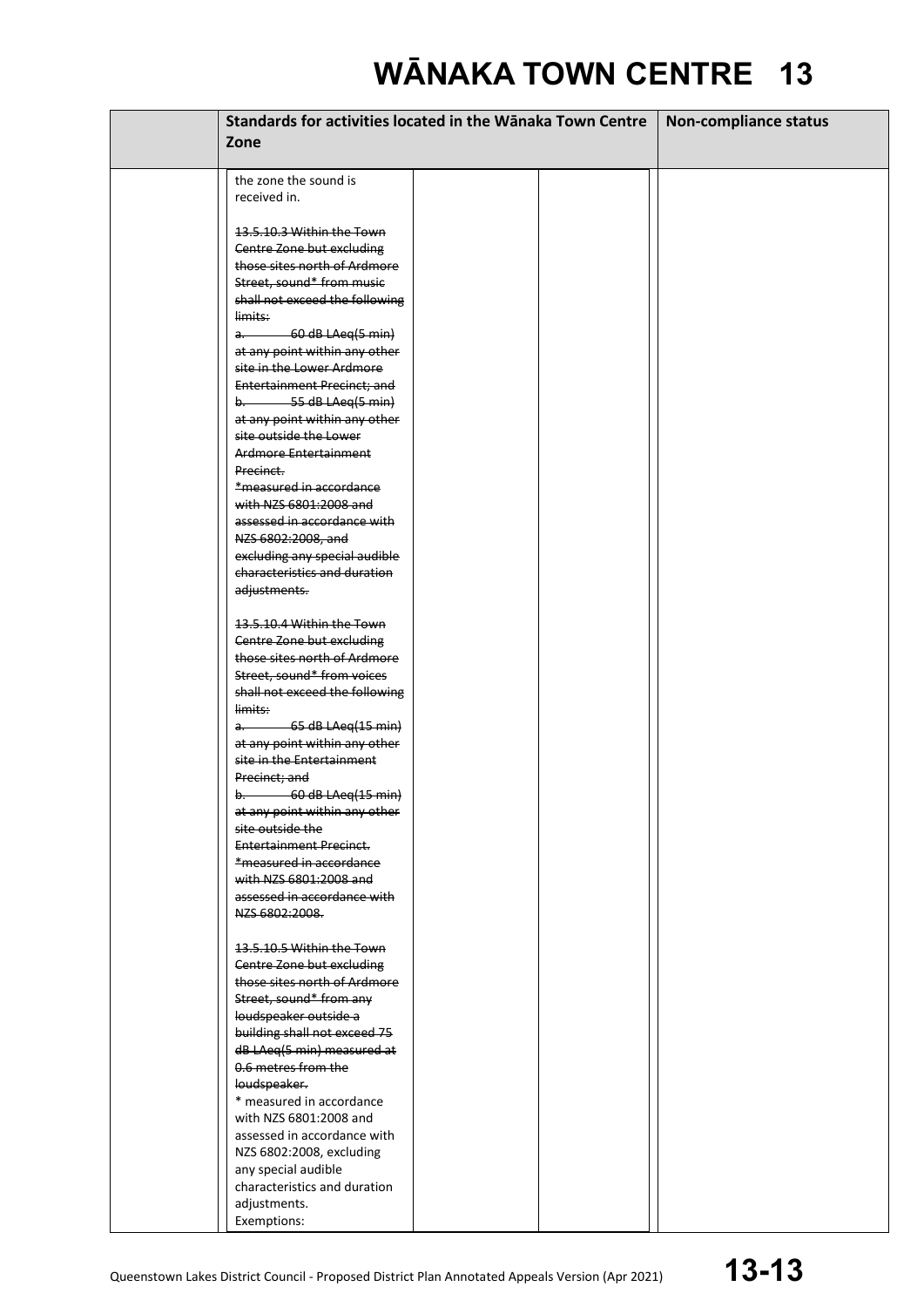| Zone                                                                                                                                                                                                                                                                                                                                                                                                                                                                                                  | Standards for activities located in the Wānaka Town Centre |  |  |
|-------------------------------------------------------------------------------------------------------------------------------------------------------------------------------------------------------------------------------------------------------------------------------------------------------------------------------------------------------------------------------------------------------------------------------------------------------------------------------------------------------|------------------------------------------------------------|--|--|
| the noise limits in<br>a.<br>13.5.10.1 and 13.5.10.2 shall<br>not apply to construction<br>sound which shall be<br>assessed in accordance and<br>comply with NZS 6803:1999.;<br>the noise limits in<br>b.<br>13.5.10.1 to 13.5.10.25 shall<br>not apply to outdoor public<br>events pursuant to Chapter<br>35 of the District Plan. Note:<br>Sound from activities in this<br>zone which is received in<br>another zone shall comply<br>with the noise limits set out<br>in Chapter 36 for that zone. |                                                            |  |  |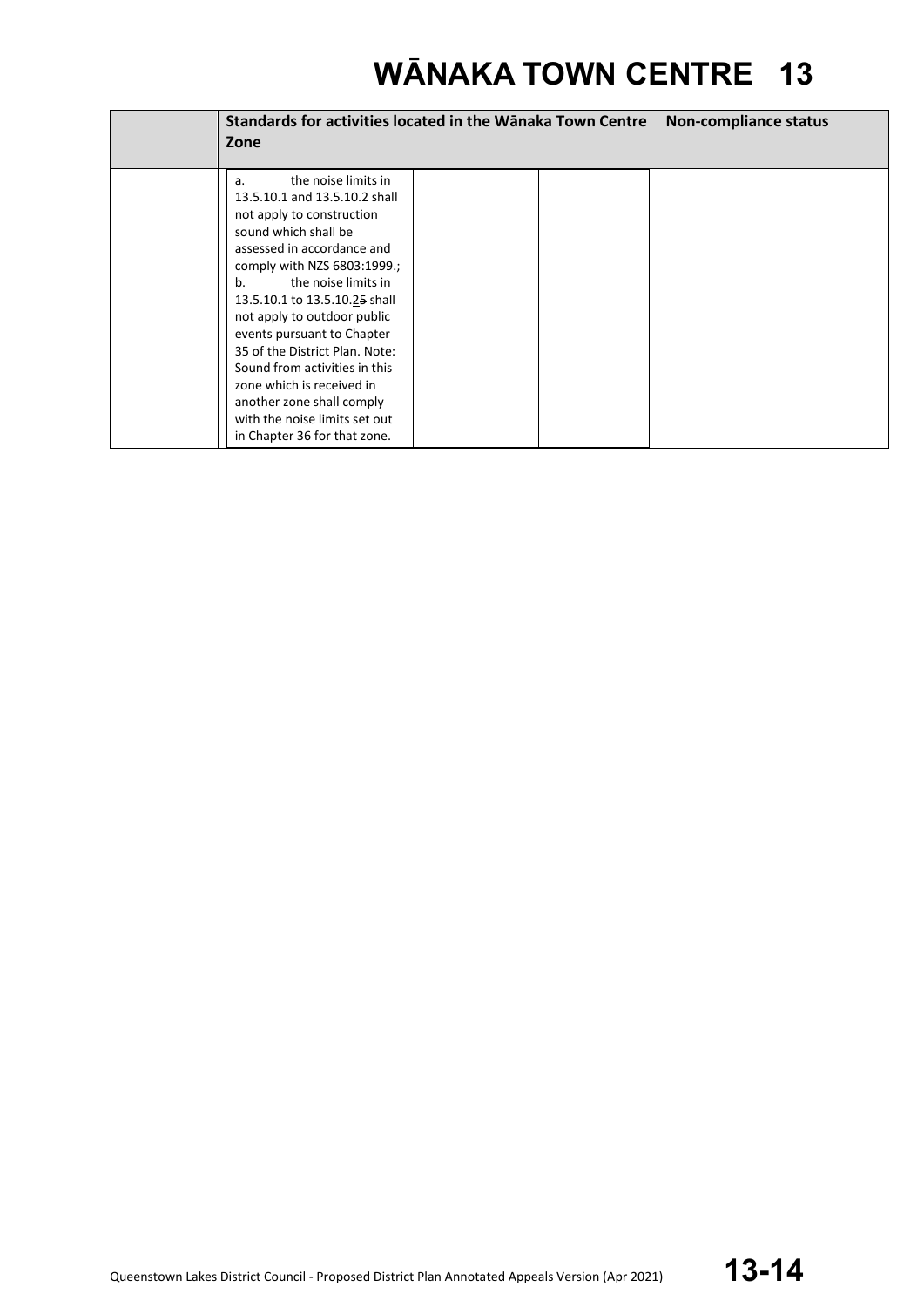| 13.5.11 | <b>Lighting and Glare</b>                                                                                                                                                                                                                                                                                                                                                                                                                                                  |                                                                                                                                                                                                                                                                                                                                                                   | <b>RD</b>                                                                                                                                                          |
|---------|----------------------------------------------------------------------------------------------------------------------------------------------------------------------------------------------------------------------------------------------------------------------------------------------------------------------------------------------------------------------------------------------------------------------------------------------------------------------------|-------------------------------------------------------------------------------------------------------------------------------------------------------------------------------------------------------------------------------------------------------------------------------------------------------------------------------------------------------------------|--------------------------------------------------------------------------------------------------------------------------------------------------------------------|
|         | 13.5.11.1                                                                                                                                                                                                                                                                                                                                                                                                                                                                  | All exterior lighting, other than footpath or<br>pedestrian link amenity lighting, installed on<br>sites or buildings within the zone shall be<br>directed away from adjacent sites, roads and<br>public places, and so as to limit the effects on<br>the amenity of adjoining sites, the safety of the<br>transport network and the effects on the night<br>sky. | Discretion is restricted to the<br>effects of lighting and glare on:<br>a. amenity values of adjoining<br>sites;<br>b. the safety of the Transport<br>Network; and |
|         | 13.5.11.2                                                                                                                                                                                                                                                                                                                                                                                                                                                                  | No activity shall result in a greater than 10 lux<br>spill (horizontal or vertical) of light onto any<br>adjoining property within the Zone, measured<br>at any point inside the boundary of any<br>adjoining property.                                                                                                                                           | c. the night sky.                                                                                                                                                  |
|         | 13.5.11.3                                                                                                                                                                                                                                                                                                                                                                                                                                                                  | No activity shall result in a greater than 3 lux<br>spill (horizontal or vertical) of light onto any<br>adjoining property which is zoned residential<br>measured at any point more than 2m inside the<br>boundary of the adjoining property.                                                                                                                     |                                                                                                                                                                    |
| 13.5.12 | <b>Service Lanes</b>                                                                                                                                                                                                                                                                                                                                                                                                                                                       |                                                                                                                                                                                                                                                                                                                                                                   | <b>NC</b>                                                                                                                                                          |
|         | Any development, redevelopment or substantial alteration<br>of any site or property within this zone shall make provision<br>for such service lane or through-site pedestrian access as<br>indicated on the District Plan web mapping application. Such<br>provision shall be taken into account in the assessment of<br>development levies applicable to the development,<br>redevelopment or alteration. Service lanes shall be<br>subdivided and vested in the Council. |                                                                                                                                                                                                                                                                                                                                                                   |                                                                                                                                                                    |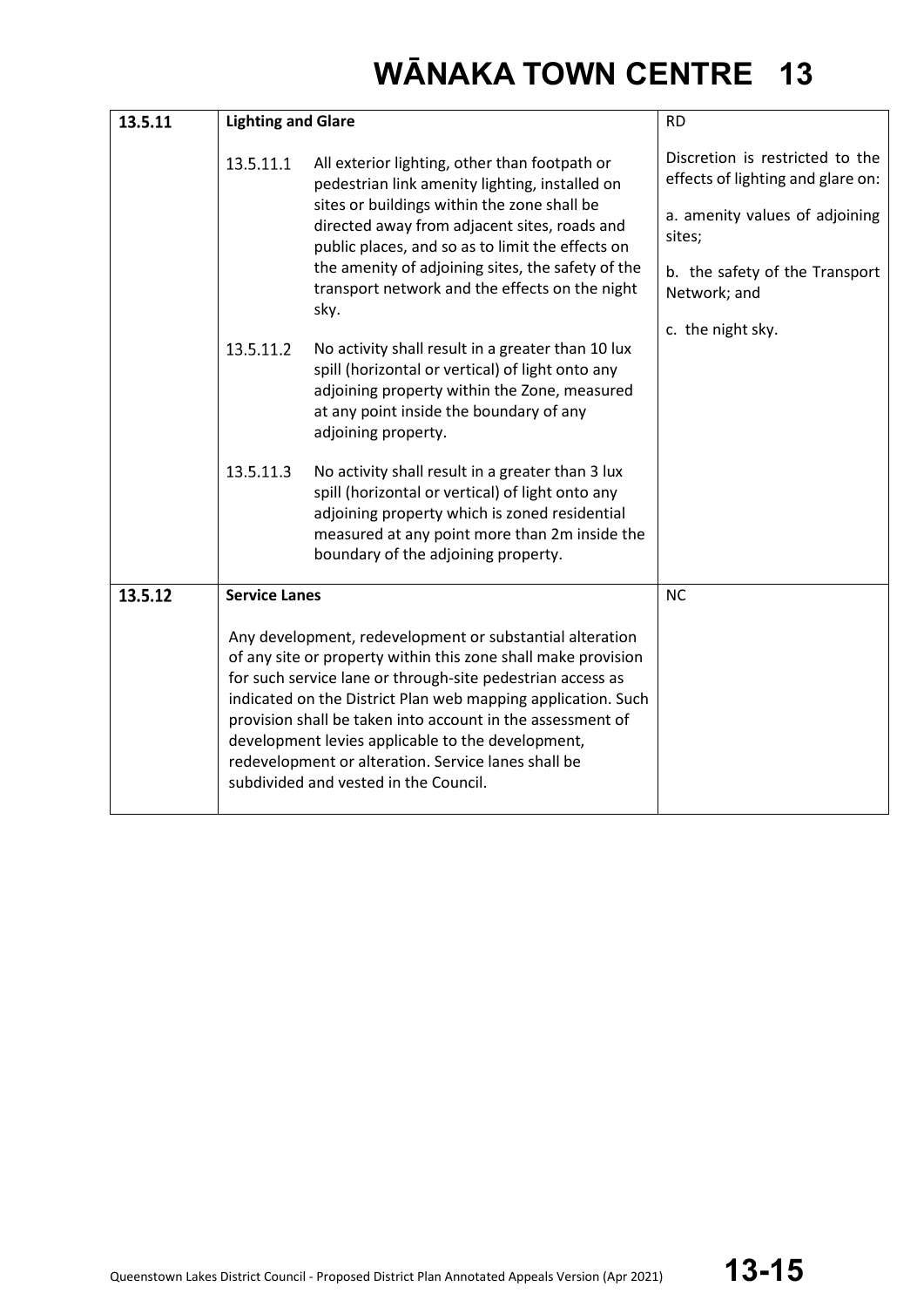### **13.6 Rules - Non-Notification of Applications**

- 13.6.1 **Applications for Controlled activities shall not require the written consent of other persons and shall not be notified or limited-notified.**
- 13.6.2 **The following Restricted Discretionary activities shall not require the written consent of other persons and shall not be notified or limited-notified:**
- 13.6.2.1 Buildings.
- 13.6.2.2 Building coverage in relation to comprehensive developments.